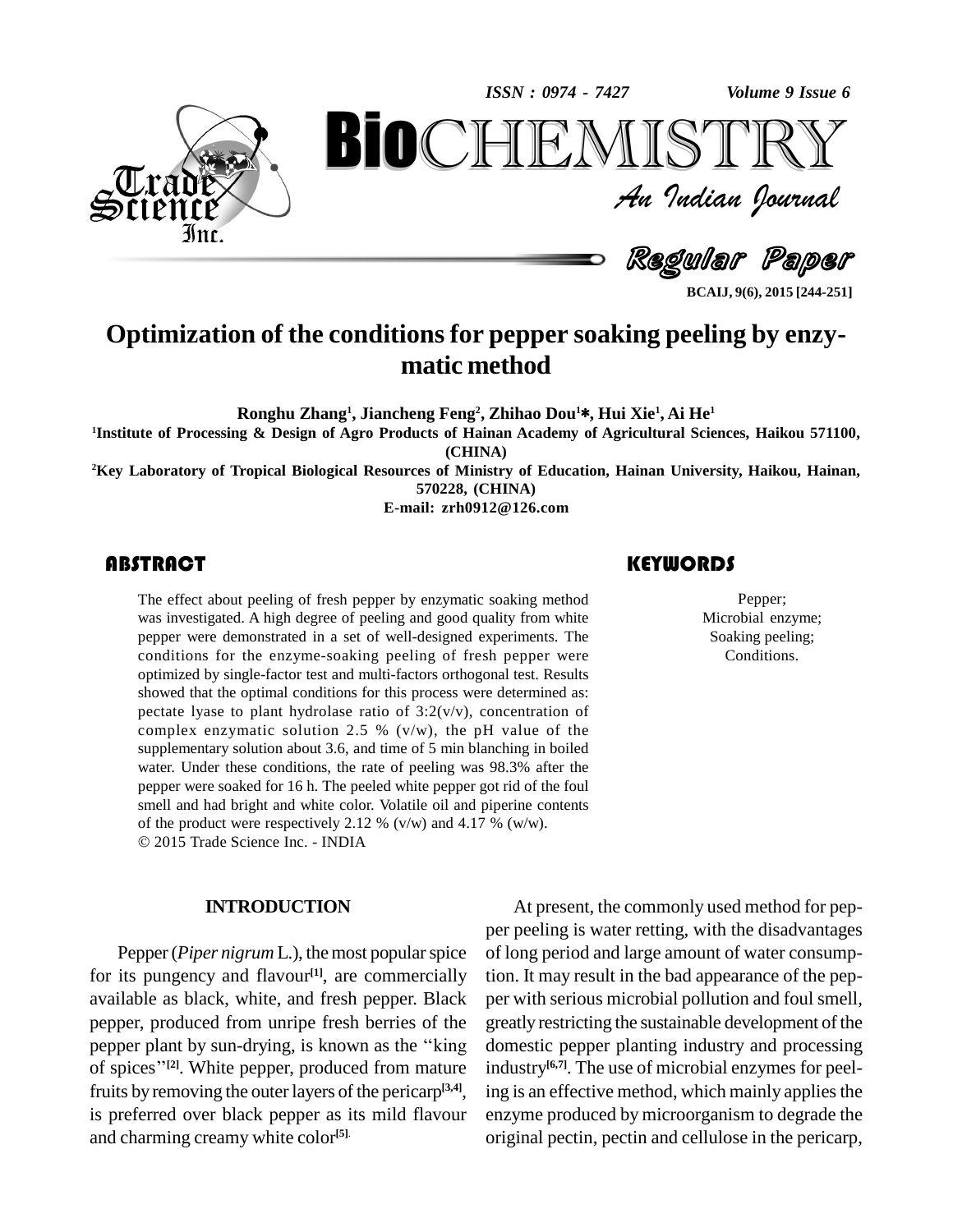## Regular Paper

to achieve the goal that softening pericarp and peeling<sup>[8]</sup>. It had been applied in the degumming of the in wa bast fiber plants and received a wide range of ac ceptance<sup>[9].</sup> In recent years, the preliminary research of pep about the pepper peeling with microbial enzyme has been carried out at home and abroad<sup>[7,8,10]</sup>. So far, ac the studies mainly focus on the selection of the mi- $50 \approx 55$  to 12% moisture content. croorganism and the analysis of the peeling effect, however, less researches pay attention to the conditions for the commercial enzymatic peeling of pep-

per.<br>Here, we propose a new process of soaking peeling about complex enzymatic solution that can peel fresh pepper pericarp in a shorter time and make it to give out flavour without odour. This method achieves a high peeling rate, and it also shortens peeling time and gets rid of odour, compared with the conventional water-retting method. The purpose of the present study is to investigate the peeling effect of enzymatic solution on fresh pepper. A single factor and multi-factor orthogonal tests were applied to optimize the effect of ratio of the complex en zyme, time of boiled water blanching, concentration of the complex enzyme and pH of the buffer solution. Results obtained from orthogonal test optimi zation study and quality analysis of white pepper are presented.

#### **MATERIALSAND METHODS**

#### **Materials**

Fresh peppers (*Piper nigrum* L.) were picked from Nanyang state farm in Wenchang, which islo cated in the east part of Hainan province of China. from Nanyang state farm in Wenchang, which is lo-<br>cated in the east part of Hainan province of China.<br>Commercial grade pectate lyase (activity  $\geq 22500$  L  $\geq 4$ . cated in the east part of Hainan province of China.<br>Commercial grade pectate lyase (activity  $\geq 22500$  L  $\geq$  U/mL)and plant hydrolase (activity  $\approx 100$  FEB/g) cold were purchased from Guangzhou Mingyao Trade Co. da U/mL)and plant hydrolase (activity  $\approx$ 100 FEB/g) colousties were purchased from Guangzhou Mingyao Trade Co. darl<br>Ltd., China. Cellulase (with activity  $\approx$  300 U/mL) were purchased from Guangzhou Mingyao Trade Co. dark c<br>Ltd., China. Cellulase (with activity  $\approx 300$  U/mL)<br>and acidic pectinase (with activity  $\approx 200$  U/mL) were purchased from Shandong Sukahan Bio-technology Co. Ltd.,China. Pectate lyase and plant hydrolase were liquid state, cellulase and pectinase were solid particles. All other chemical reagents were analyti cal grade made in China.

#### **The process of peeling about pepper**

A certain amount of fresh pepper were soaked in water or enzymatic solution for several hours or days under the normal temperature. When pericarps of pepper were softened, pericarps were kneaded by hand and washed with water to remove the pom-<br>ace. At last, peeled wet peppers were dried under<br> $50 \sim 55$  to 12% moisture content. ace. At last, peeled wet peppers were dried under

#### **The rate of peeling(R) about pepper**

Dried white pepper of about 100 g were weighed by analytical balance, which signed as sample  $M_2$ . White pepper that is completely peeled (not glued leather) were picked out from sample  $M_2$ , which signed as sample  $M_1$ . Every sample were weighed repeatedly three times and peeling rate (R) are cal culated respectively.Average of test results obtained for three repetitive tests were analyzed to evaluate the reproducibility of peeling rate.

$$
R(\%)=\frac{M_1}{M_2}\times 100\%
$$

 $R$  - peeling rate,  $M<sub>1</sub>$  - white pepper quality (g) of completely peeling,  $M<sub>2</sub>$  (g) - sampling total quality.

#### **The quality evaluation of white pepper**

The quality of white pepper produced by enzy matic soaking peeling and water retting was evalu ated with respect of color, aroma, volatile oil content, and piperine quantity. Volatile oil content and piperine quantity were separately estimated by the standard methods **[7,8]**. Aroma of the white pepper were estimated by the sensory evaluation. Color of the white pepper were measured by colorimeter.The light value measurement was according to CIELAB<br>system. L=0 means black, and L=100 means bright.<br>L  $\geq$  4, colour and lustre is normal; 2.5  $\leq$  L  $<$  4, system.  $L=0$  means black, and  $L=100$  means bright. colour and lustre is a bit dark, acceptable;  $L < 2.5$ , dark color, unacceptable.

#### **Selection of enzyme preparations.**

*An*ric acid),a total of five. Then, 5% (v/w) pectate *I W I* pectate<br>*Ind* control<br>ectively for<br>calculated<br>*IISTRY*<br>*Indian bournal* 5 kg fresh peppers were soaked in 4.5 L pH 4.0 buffer solution (disodium hydrogen phosphate-citlyase, 5% (v/w) plant hydrolase, 0.5% (w/w) cellulase, 0.5% (w/w) acidic pectinase and control group (no any anzyme) were added respectively for soaking peeling. The peeling rate was calculated

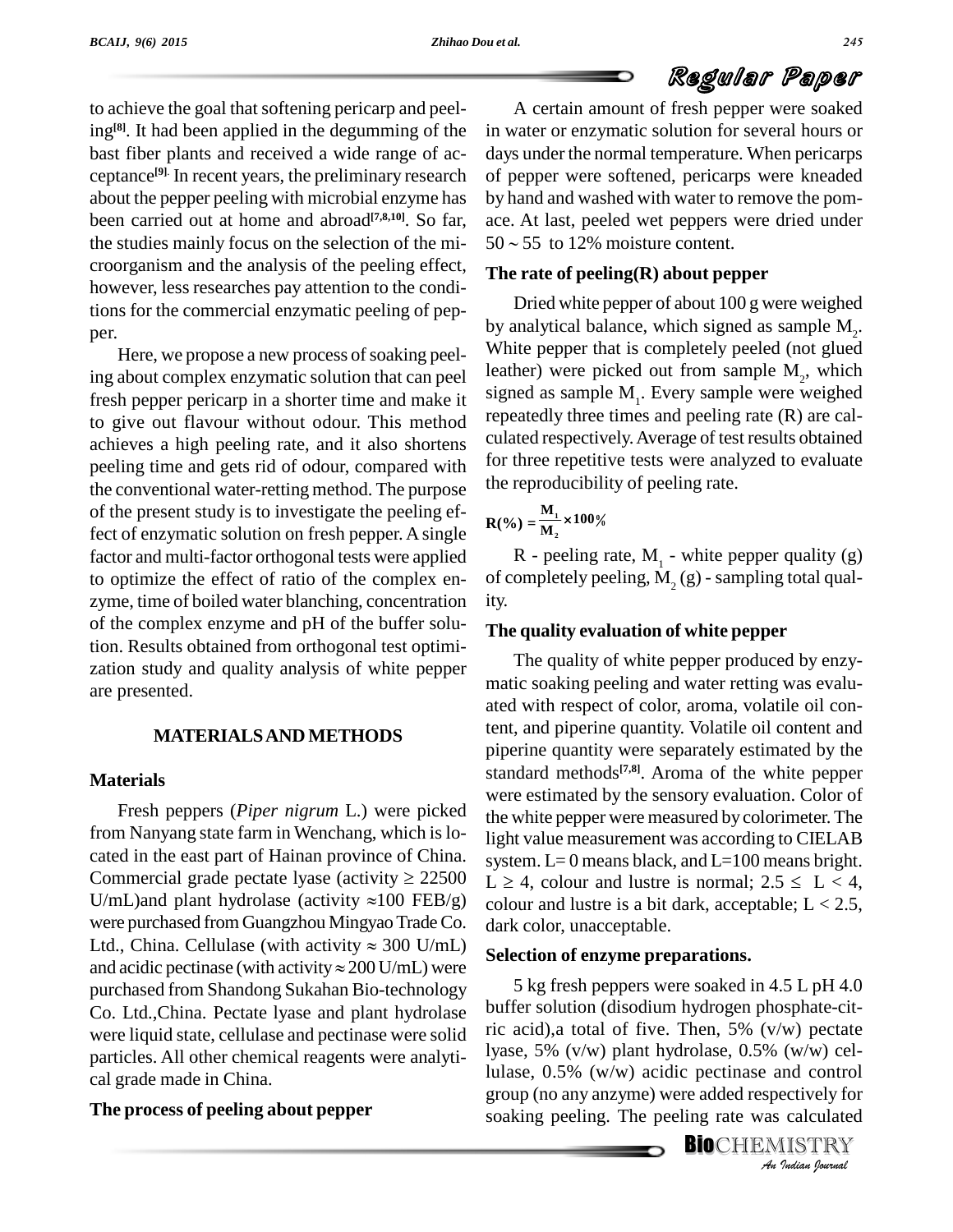## Regular Paper

every 12 h, totally 60 h. Concentration (v/w) of pectate lyase and plant hydrolase was prepared ac cording to volume of the enzymatic solution per kilogram of pepper. Concentration (w/w) of cellulase and acidic pectinase were calculated according to weight of the enzymatic solution per kilogram of pepper. The pericarp softness was observed and the R of soaked pepper was calculated every 12 h, totally 60 h.

#### **Ratio determination of the complex enzyme**

5 kg fresh pepper were soaked in 4.5 L buffer solution (pH 4.0) respectively, seven in total. Add 5 % complex enzymatic solution with the ratio of pectate lyase to plant hydrolase respectively as follows: 0:5, 1:4, 2:3, 1:1, 3:2, 4:1 and 5:0 (v/v). The pericarp softness was observed and the R of soaked pepper was calculated every 12 h, totally 48 h.

### **Time determination of blanching time in boiled water**

Plenty of fresh pepper were blanched by boiled water for 0 min,1 min,3 min, 5 min, 7 min, 8 min and 9 min. 1 kg blanched pepper were soaked in 0.9 L disodium hydrogen phosphate-citric acid buffer solution ( $pH 4.0$ ) respectively, seven in total. 5% complex enzymatic solution(3:2) were added for soaking peeling for 24 h.

#### **Concentration determination of the complex en zymatic solution**

5 kg fresh pepper which blanched 5 min with boiled water were soaked in 4.5 L buffer solution (pH 4.0) respectively, six in total. The concentration (v/w) of complex enzymatic solution added re spectively was 0, 1.25%, 2.5%, 5%, 7.5% and 10%. The rate of peeling was calculated after blanched fresh pepper were soaked for 24 h.

### **Determination the best pH value of the buffer solution**

Different pH value buffer solution were prepared as follows: 2.4, 2.8, 3.2, 3.6, 4.0, 4.4 and 4.8. 1kg fresh pepper which blanched 5 min in boiled water were soaked respectively in 0.9 L different buffer solution, six in total. Take the distilled water as the control group. 2.5% complex enzymatic solution (3:2) was added for soaking peeling. The rate of peeling was calculated after 24 h.

#### **Determination of the soaking time**

Different soaking time were as follows : 0, 4, 8, 12, 16, 20 and 24 h. 1 kg fresh pepper which blanched 5 min in boiled water were soaked respectively in 0.9 L buffer solution that pH value of buffer solution was 3.6. 2.5% complex enzymatic solution(3:2) was added for soaking peeling. The rate of peeling was calculated after blanched fresh peppers were soaked for corresponding time.

#### **Multi-factors orthogonal test**

In the condition of buffer solutions which pH value was 3.6 under the normal temperature, three levels and four factors were designed as an orthogo nal experiment of  $L_{9}(3^{4})$  form.

#### **The data analysis**

All figure were drawn according to the origin 6.0 and all data were analyzed according to Spss 17.0

#### **RESULTSAND DISCUSSION**

### **Selection of enzyme preparations on pepper peeling**

TABLE 2 presented the results of selection of enzyme preparations. Among the enzyme used for fresh pepper peeling, pectate lyase was found to be the most effective. Soaking-peeling processes with different enzymatic solution for  $60$  h, the best R value

| Level | the concentration of complex<br>enzyme solution( $\%$ ) | <b>Soaking time</b><br>(h) | the ratio of pectate lyase to<br>plant hydrolase | blanching time<br>(min) |
|-------|---------------------------------------------------------|----------------------------|--------------------------------------------------|-------------------------|
|       | 2.00                                                    |                            | 2:3                                              |                         |
|       | 2.50                                                    | 12                         | l:1                                              |                         |
|       | 3.00                                                    | 16                         | 3:2                                              |                         |

**TABLE**  $1$  **:** The design table of factors and levers  $L_{9}(3^4)$ 

**BIO**CHEMISTRY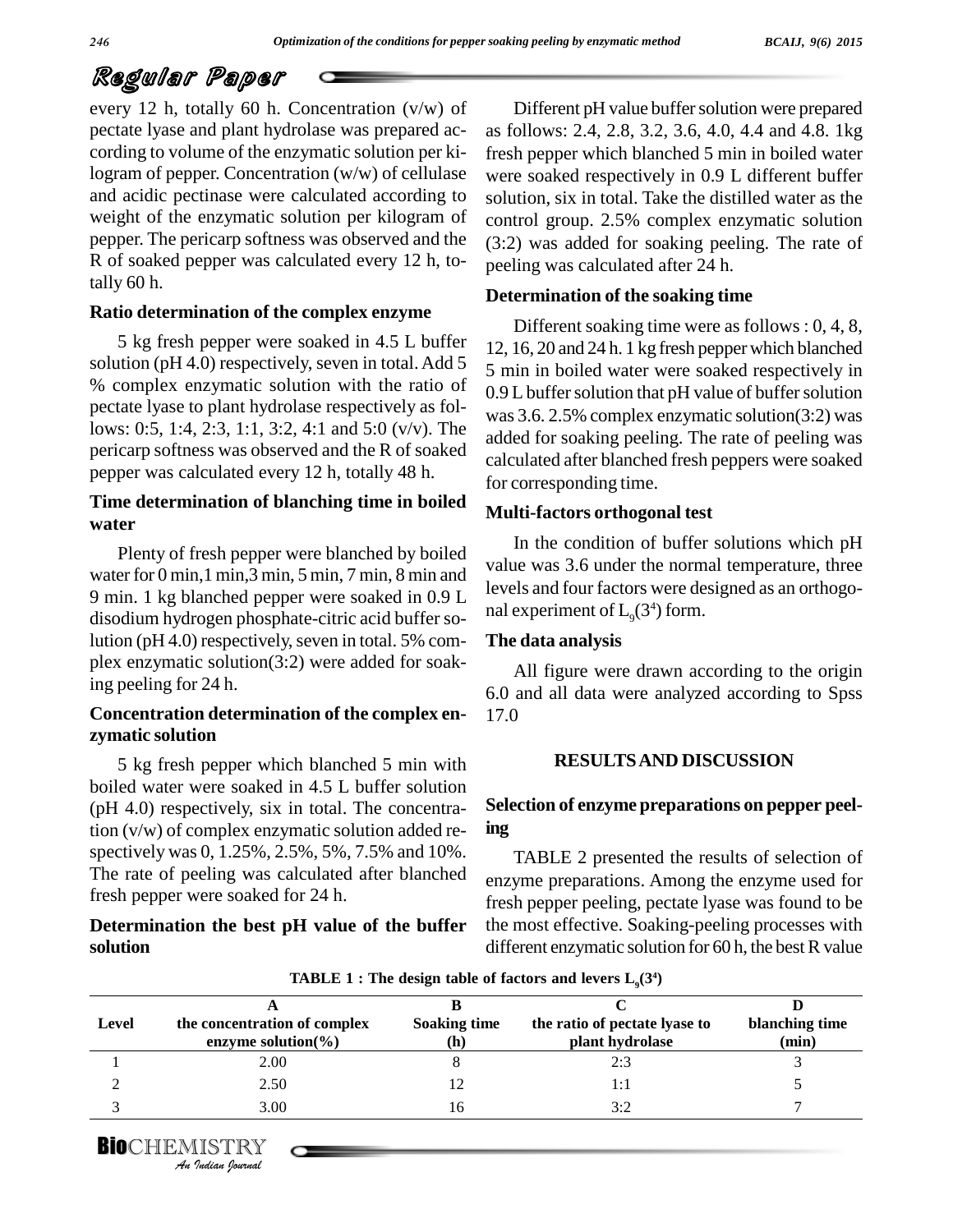*BCAIJ, 9(6) 2015*

## Regular Paper

| <b>Time</b> | $(R)$ %        | $(R)$ %        | $(R)$ %        | $(R)$ %        | $(R)$ %       |
|-------------|----------------|----------------|----------------|----------------|---------------|
| (h)         | $({\bf A})$    | (B)            | $(\mathbf{C})$ | (D)            | (E)           |
| 12          |                |                |                |                |               |
| 24          | $20.8 \pm 0.5$ |                |                |                |               |
| 36          | $43.1 \pm 0.4$ | $21.3 \pm 0.5$ |                |                |               |
| 48          | $79.6 \pm 0.6$ | $44.6 \pm 0.6$ | $32.7 \pm 0.4$ | $20.4 \pm 0.5$ |               |
| 60          | $90.3 \pm 0.5$ | $60.4 \pm 0.6$ | $50.1 \pm 0.6$ | $47.2 \pm 0.4$ | $6.3 \pm 0.5$ |

**TABLE 2 : Influences of different enzyme liquids on pepper peeling**

**A: pectate lyase; B: plant hydrolase; C: cellulase; D: pectinase; E: control group.**

| TABLE 3 : Influence of the ratio of the complex enzyme on pepper peeling |  |  |
|--------------------------------------------------------------------------|--|--|
|--------------------------------------------------------------------------|--|--|

| Time |                | Peeling ratio (R) $\%$ * |                |                |                |                |                |  |  |
|------|----------------|--------------------------|----------------|----------------|----------------|----------------|----------------|--|--|
| (h)  |                |                          |                |                |                |                | G              |  |  |
| 12   |                |                          |                |                |                |                |                |  |  |
| 24   |                | $19.6 \pm 0.5$           | $20.3 \pm 0.5$ | $20.1 \pm 0.5$ | $20.8 \pm 0.4$ | $18.5 \pm 0.4$ | $20.8 \pm 0.5$ |  |  |
| 36   | $21.3 \pm 0.4$ | $37.3 \pm 0.4$           | $62.9 \pm 0.5$ | $76.1 \pm 0.7$ | $79.2 \pm 0.6$ | $42.1 \pm 0.5$ | $43.1 \pm 0.4$ |  |  |
| 48   | $44.6 \pm 0.4$ | $75.9 \pm 0.6$           | $89.3 \pm 0.7$ | $91.4 \pm 0.6$ | $93.8 \pm 0.5$ | $79.2 \pm 0.5$ | $79.6 \pm 0.6$ |  |  |

Ratio of pectate lyase to plant hydrolase respectively was 0:5 (A), 1:4 (B), 2:3 (C), 1:1 (D), 3:2 (E), 4:1 (F) and 5:0 (G).

could reach 90.3%, achieved by the pectate lyase. The second wasthe plant hydrolase solution in which R was 60.4%. The worst effect was caused by the control group in which R was 6.3%. Therefore, the pectate lyase and plant hydrolase were chosen to be used in a series of experiments. However, K.M.Gopinathan have reported that pectinase was the key enzyme for pepper peeling **[7]**. The mecha nism about pectinase, pectate lyase and plant hydrolase that softened pepper pericarp is still unclear.

### **The peeling effect about the ratio of the differ ent complex enzymatic solution**

The result of peeling with different ratios of pectate lyase and plant hydrolase was shown as TABLE 3. The soaking effect of the complex en zyme was significantly better than that of the single  $_{100}$ . enzyme. When the ratio of the complex enzyme was 3:2  $(v/v)$ , the percicap can be completely peeled  $\qquad$  80. after soaking for 48 h. So in the following experi ments, the best effective ratio of the complex en-<br><sub>60</sub> zyme was  $3:2 \frac{\text{v}}{\text{v}}$ .

## **Pointing 8 and 1 and 1 and 1 and 1 and 1 and 1 and 1 and 1 and 1 and 1 and 1 and 1 and 1 and 1 and 1 and 1 and 1 and 1 and 1 and 1 and 1 and 1 and 1 and 1 and 1 and 1 and 1 and 1 and 1 and 1 and 1 and 1 and 1 and 1 and 1 in boiled water**

The results of peeling was shown as Figure 1. Results showed that blanching treatment could ac celerate the pepper pericarp to soften. The longer time of blanching was, the better peeling rate it would be. However, Blanching time of more than 8 min could have an adverse effect on the colour and lustre of white pepper. Blanching time of more than 3 min, the rate of peeling were above 95%, but the best colour of white pepper was blanching time of 5 min. Considering peeling rate and colour, the blanching time in boiled water wasfound to be 5 min (Fig ure 1).

#### **Peeling effects under different concentration of the complex enzymatic solution**

The concentration of the complex enzyme will directly affect the effect of peeling, the higher the concentration of the complex enzyme liquid was, the better the peeling effect it would be (Figure2). After 24 h of soaking, the rate of peeling were 89.3 % and



**Figure 1 : Peeling effects under different time of boiled water blanching**

**BIO**CHEMISTRY<br>An Indian Journal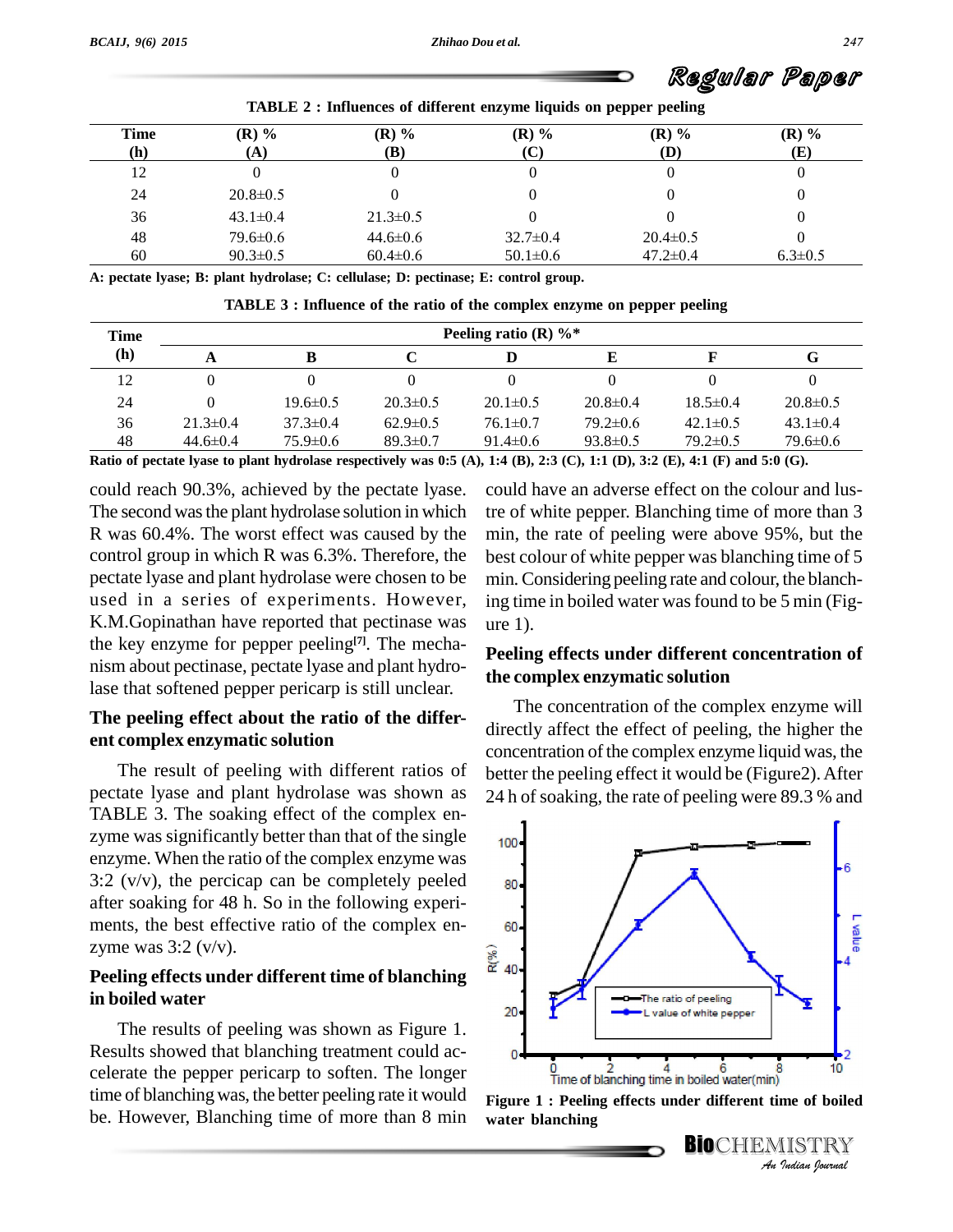

**Figure 2 : Peeling effects under different concentration of the complex enzyme**





96.4 % respectively under the condition of the con centration of 2.5 % and 5 %. Considering peeling rate and economic costs of enzyme liquid, the con centration of the enzyme liquid was 2.5 %.

#### **Peeling effects under different pH values**

From Figure 3, the complex enzyme had relatively strong activity under the acidic conditions. When the pH value was 4.8, the peeling ratio was 80%. The highest peeling ratio was appeared at the pH value of 3.6. So the best pH value of the supple mentary solutions for peeling was 3.6.

**Peeling effects under different soaking time**<br>
The longer the soaking time of the complex en-<br>
zyme liquid was, the better the peeling effect it would<br>
be (Figure 4). When the soaking time was over 12 h,<br> **BIO**CHEMISTRY The longer the soaking time of the complex en zyme liquid was, the better the peeling effect it would be (Figure 4). When the soaking time was over 12 h,

**BIO**CHEMISTRY<br>An Indian Iournal



**Figure 4 : Peeling effects under different soaking time**

the peeling rate was 92.7% and effective. When the soaking time was above 12 h, the peeling rate would increased slowly. So the appropriate time of the soaking-peeling was 12 h.

#### **Conditions optimization for pepper soaking peeling**

To determine the optimal conditions for pepper soaking-peeling by enzymatic method, a multi-factor orthogonal test was implemented. In the TABLE 4,  $Kj_m$  is sum of the test results of factors in the *j* column (*j* = A, B,C,D) and level *m* (*m* = 1, 2, 3);  $X_{j_m}$ is the mean of  $K_{jm}(X_{jm} = K_{jm}/3)$  and  $R_j = (X_{jm})$  max " n the *j*<br>3);  $X_{jm}$ <br>)max "  $(X_{im})$ min. The values of  $R_i$  were consistent with the effects of factors on variouslevels.Ahigher *Rj*value indicates that greater effect was obtained in the *j* factor. Results are presented in TABLE 4. Variance analysis results of orthogonal test was showed in TABLE 5.

The significance values of different conditions were in the following order:  $B > D > C > A$ . Soaking time was the most critical factor, the second was blanching time, the third was the ratio of pectate lyase to plant hydrolase, concentrationof complex enzymatic solution was the smallest influence factor, the optimum level was  $A_3B_3C_3D_2$ . The concentration of the enzyme liquid directly affected the cost of peeling, the higher concentration of the enzyme liquid, peeling cost is higher, Low concentration of enzyme solution is favorable for practical production. Three groups of experiments about  $A_1B_3C_3D_2$ ,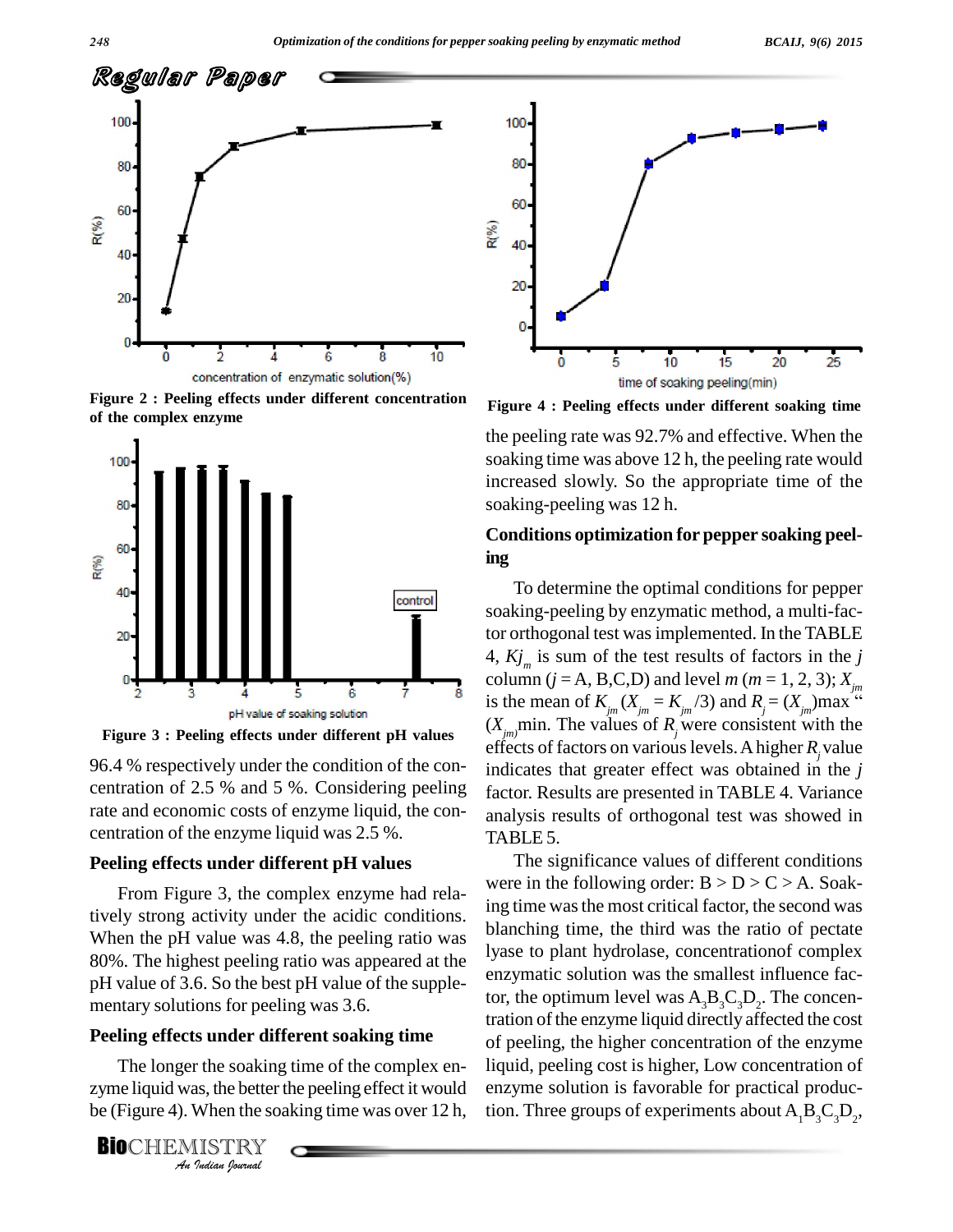

| $L_9(3^4)$ | $\mathbf A$    | $\bf{B}$ | $\mathbf C$ | D      | $R(\%)$        |
|------------|----------------|----------|-------------|--------|----------------|
|            |                |          |             |        | 82.4 $\pm$ 0.7 |
| 2          |                |          |             |        | $91.8 \pm 0.6$ |
| 3          |                |          | 3           | 3      | $96.9 \pm 0.6$ |
| 4          | $\mathfrak{D}$ |          | 2           | 3      | 86.9 $\pm$ 0.5 |
| 5          | 2              | 2        | 3           |        | 92.4 $\pm$ 0.7 |
| 6          | $\mathfrak{D}$ |          |             |        | 97.2 $\pm$ 0.6 |
|            | 3              |          | 3           | 2      | 89.4 $\pm$ 0.6 |
| 8          | 3              | ↑        |             |        | 93.6 $\pm$ 0.4 |
| 9          | 3              | 3        | 2           |        | 92.4 $\pm$ 0.7 |
| $K_{j1}$   | 271.40         | 259.20   | 273.80      | 266.50 |                |
| $K_{j2}$   | 275.80         | 277.40   | 271.10      | 278.90 |                |
| $K_{j3}$   | 275.90         | 286.50   | 278.20      | 277.70 |                |
| $R_j$      | 4.50           | 27.30    | 7.10        | 12.40  |                |
|            | $A_3$          | $B_3$    | $C_3$       | $D_2$  |                |

| TABLE 4: Orthogonal array design for the optimization of pepper peeling |  |  |  |
|-------------------------------------------------------------------------|--|--|--|
|                                                                         |  |  |  |

|  |  | TABLE 5 : Results of variance analysis about orthogonal test |  |  |  |  |
|--|--|--------------------------------------------------------------|--|--|--|--|
|--|--|--------------------------------------------------------------|--|--|--|--|

| <b>Sources of variance</b>                      | <b>Type III sum of squares</b> |    | The mean square | F          | Sig. |  |  |  |
|-------------------------------------------------|--------------------------------|----|-----------------|------------|------|--|--|--|
| Correction model                                | 515.836 <sup>a</sup>           | 8  | 64.479          | 82.494     | .000 |  |  |  |
| intercept                                       | 223636.091                     |    | 223636.091      | 286115.880 | .000 |  |  |  |
| concentrition                                   | 11.474                         | 2  | 5.737           | 7.340      | .005 |  |  |  |
| soakingtime                                     | 371.401                        | 2  | 185.700         | 237.582    | .000 |  |  |  |
| ratio                                           | 21.608                         | 2  | 10.804          | 13.822     | .000 |  |  |  |
| blanchingtime                                   | 89.880                         | 2  | 44.940          | 57.495     | .000 |  |  |  |
| error                                           | 14.069                         | 18 | .782            |            |      |  |  |  |
| total                                           | 226379.400                     | 27 |                 |            |      |  |  |  |
| a\total of Correction                           | 529.905                        | 26 |                 |            |      |  |  |  |
| R square = $0.973$ (adjust R square = $0.962$ ) |                                |    |                 |            |      |  |  |  |

 $A_2B_3C_3D_2$  and  $A_3B_3C_3D_2$  were designed to compare the peeling rate, the results showed the peeling rate was 98.3%, 98.6% and 98.6% in turn. Though the peeling rate of  $A_2B_3C_3D_2$  and  $A_3B_3C_3D_2$  were higher than the peeling rate of  $A_1B_3C_3D_2$ , the peeling rate show of  $A_1B_2C_3D_2$ , was the choice of priority because of low cost and high efficiency. So the optimum conditions comprised the following: Concentration of the complex enzyme 2%, ratio of the complex enzyme 3:2, soaking time 16 h, and blanching 5 min in boilded water. Under such conditions for the 16 h enzyme-soaking peeling of pepper, the peeling ratio was 98.3%. These were significantly higher values than those obtained prior to optimization.

#### **Analysis of white pepper quality**

ference between volatile oil and piperine contents. *Indian*<br>*Indian Indian*<br>*I*<br>*ISTRY*<br>*Indian bouvaal* Figure 5 and TABLE 6 showed the comparison of the quality of the white pepper produced by the enzyme-soaking peeling and water retting. Results showed from TABLE 6 that the peeling rate, L value, volatile oil and piperine contents of white pepper I were 95.1%,4.08, 2.09 % (v/w) and 4.13% (w/w), of white pepper II were 98.3%, 5.30, 2.12  $(v/w)$  and 4.17%  $(w/w)$ . There was no evident dif-As for the peeling rate and L value, there are evident differences between them. Soaking way in com plex enzymatic solution had the advantage of short peeling time and white colour than traditional soak-

**BIO**CHEMISTRY<br>An Indian Journal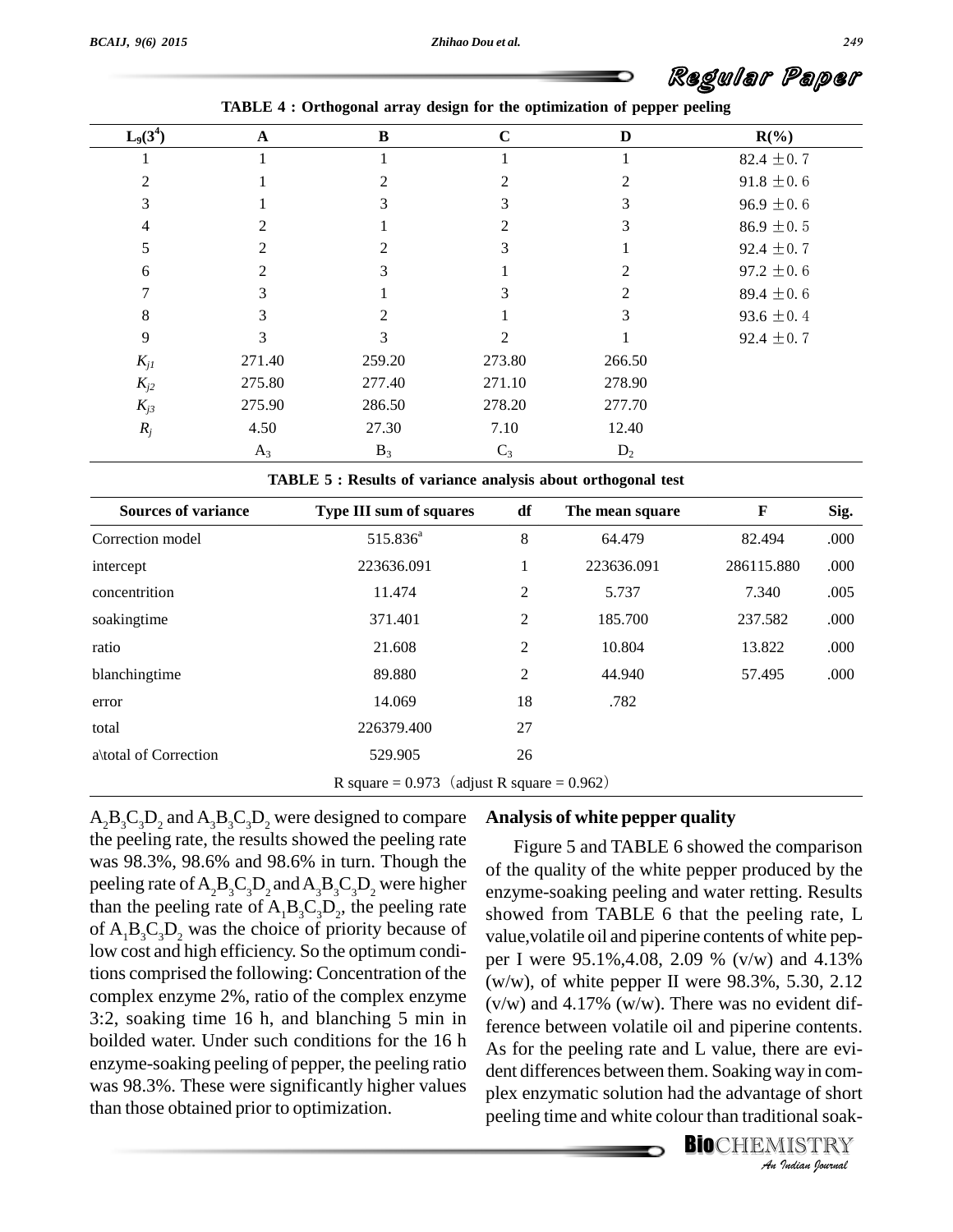

Figure 5 : (I) white pepper peeled by tranditional water retting; (II) White pepper peeled by the enzyme-soaking

|         | <b>TABLE 6 : Comparation on quality of white pepper by two kinds of peeling methods</b> |         |          |         |                 |       |  |
|---------|-----------------------------------------------------------------------------------------|---------|----------|---------|-----------------|-------|--|
| White   | The time of                                                                             | $R(\%)$ |          | flavour | <b>Piperine</b> | Volat |  |
| ------- | المنطقة والمناور                                                                        |         | --- -- - |         | $\sim 1100$     |       |  |

| White<br>pepper | The time of<br>peeling | $($ %)<br>≖<br>R<br>flavour<br>value |      | <b>Piperine</b><br>g/100g            | <b>Volatile oil</b><br>$\frac{1}{2}$ |      |
|-----------------|------------------------|--------------------------------------|------|--------------------------------------|--------------------------------------|------|
|                 | 10davs                 | 95.1                                 | 4.08 | mild flavour with unpleasant<br>odor | 4.13%                                | 2.09 |
|                 | l 6hours               | 98.3                                 | 5.30 | mild flavour                         | 4.17%                                | 2.12 |
| - ---- - -      |                        |                                      |      | $- - - - - - - -$<br>.               | . .                                  |      |

**I- White pepper peeled by tranditional water retting ; II - White pepper peeled by the enzyme-soaking**

ing way in water.

#### **CONCLUSIONS**

were respectively 2.12 % (v/w) and 4.17% (w/w). The liquid of pectate lyase and plant hydrolase could effectively soften the peel of pepper. When the pH value of the supplementary solution was 3.6 in the normal temperature,the complex ratio was 3:2 (v:v), the concentration of enzymatic solution was  $2\%$  (v/w), and the blanching time in boiled water was 5 min, blanched fresh pepper were soaked for 16 h,the peeling rate of fresh pepper was 98.3 %. The quality evaluation showed that the obtained white pepper product had got rid of the foulsmell, and also had bright and white color, as well as aromatic fla vor. Volatile oil and piperine contents of the product

#### **ACKNOWLEDGMENTS**

*I*ely 2.12 % (<br>**CKNOWLE**<br>Pudian fournal<br>*Indian fournal* This project (has received the subsidization

from) is funded by the Hainan Science Operating Expenses Project (kyys-2013-11), 2013 Hainan Spe cialized Project of Production, Teaching and Re search Integration (CXY20130038) and Hainan Spe cialized Project for Application Technology Re search and Development & Demonstrating Promotion (ZDXM2014137).

#### **REFERENCES**

- **[1]** S.M.Gordo, D.G.Pinheiro, E.C.Moreira, S Rodrigues; BMC Plant Biol., **12**, 168 **(2012)**.
- **[2]** F.L.Gu, L.H.Tan, H.S.Wu, Y.M.Fang, Q.H.Wang; Food Chem., **138**, 797 **(2013)**.
- **[3]** M.Steinhaus, P.Schieberle;J.Agric.Food Chem., **53**, 6056 **(2005)**.
- **[4]** C.Dawid, A.Henze, O.Frank, A Glabasnia; J.Agric.Food Chem., **60**, 2884 **(2012)**.
- [5] G.Chithra, S.M.Mathew, C.Deepthi; J.Food Process Eng., **34**, 2 **(2011)**.
- **[6]** G.S.Hoondal, R.P.Tiwari, R.Tewari, N.Dahiya, Q.K.Beg; Appl.Microbiol.Biotechnol., **59**, 409

**Bio**CHEMISTRY